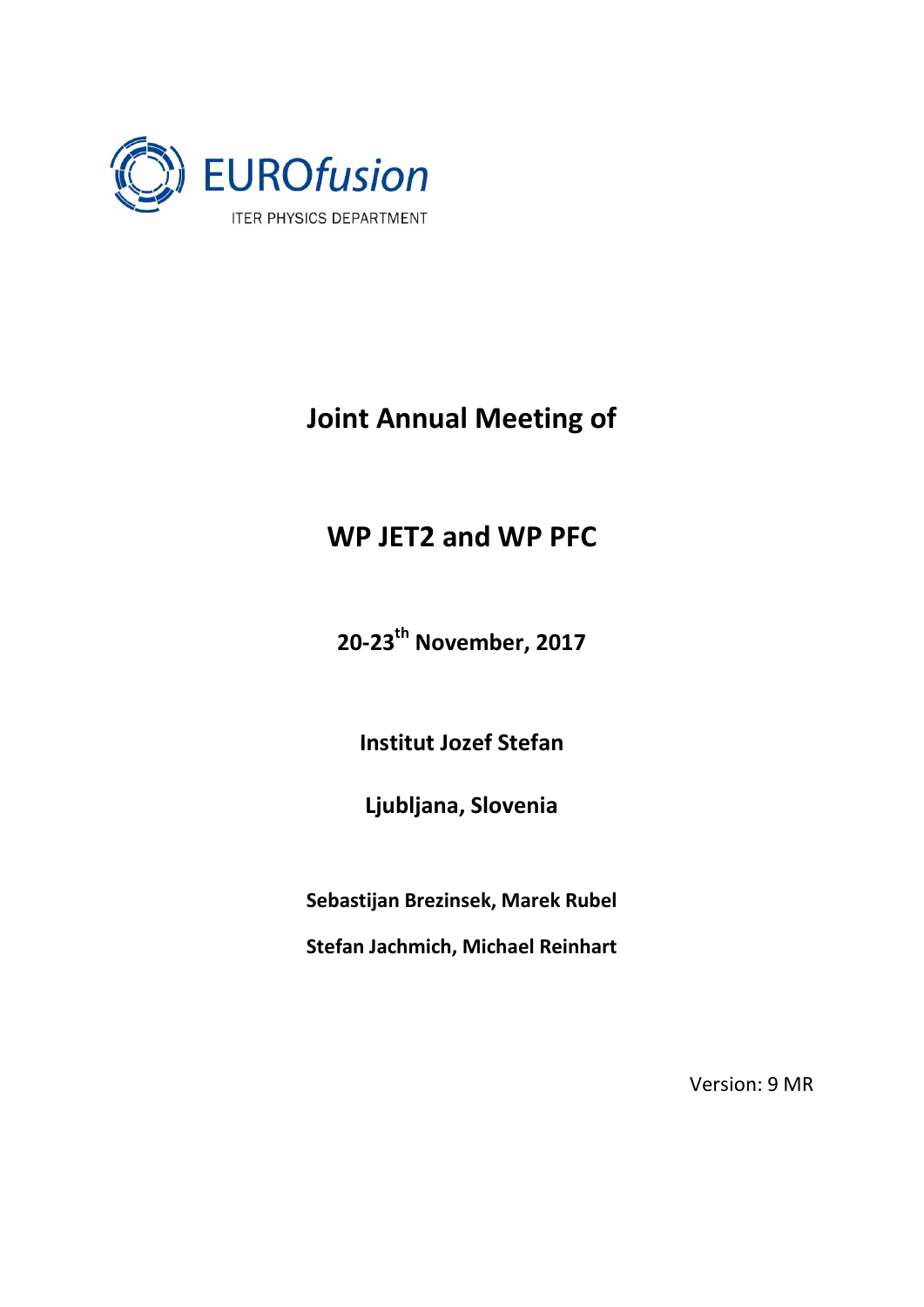| Monday      | <b>Session 1</b>                         | <b>Chair</b>            |
|-------------|------------------------------------------|-------------------------|
| 20/11/2017  | Intro and Power Handling                 | <b>Michael Reinhart</b> |
| <b>TIME</b> | <b>TALK</b>                              | <b>SPEAKER</b>          |
| 14:00       | Welcome PFC and JET2                     | Sebastijan Brezinsek    |
| 14:05       | Welcome JSI                              | Bostjan Koncar          |
| 14:20       | IPH AWP 2018 Presentation (30+10min)     | Darren McDonald (RP)    |
| 15:00       | WEST Update (20+5min)                    | Jerome Bucalossi        |
| 15:25       | Coffee                                   |                         |
| 15:50       | Report PFC SP1 (30+10min) Power Loading  | Jan W. Coenen           |
| 16:30       | Highlight PFC SP1 (20+5min) - Power load | <b>Thomas Morgan</b>    |
| 16:55       | Highlight PFC SP1 (20+5min) - QSPA       | Igor Garkusha           |
| 17:20       | Open Highlight (20+5min) - JSI           | Sabina Markelj          |
| 17:45       | <b>General Discussion</b>                |                         |
| 18:30       | End of session                           |                         |

| Tuesday     | <b>Session 2</b>                                       | <b>Chair</b>              |
|-------------|--------------------------------------------------------|---------------------------|
| 21/11/2017  | <b>Erosion and Migration</b>                           | Stefan Jachmich           |
| <b>TIME</b> | <b>TALK</b>                                            | <b>SPEAKER</b>            |
| 09:00       | Report on PFC SP2 (30+10min): PSI I: Erosion           | Thomas Schwarz-Selinger   |
| 09:40       | Report on JET2 SP1 (30+10min) : JET Migration          | Marek Rubel               |
| 10:20       | Highlight talk I (20+5min) - Ion beam analysis of dust | Stjepko Fazinic           |
|             | from JET-ILW                                           |                           |
| 10:45       | Coffee                                                 |                           |
| 11:10       | Report on PFC SP5 (30+10min): Migration and Dust       | Antti Hakola              |
| 11:50       | Highlight talk II (20+5min) - Erosion PFC              | <b>Reinhard Stadlmayr</b> |
| 12:15       | Highlight talk III (20+5min) - Migration PFC           | Taina Kurki-Suonio        |
| 12:40       | Lunch                                                  |                           |

| Tuesday     | <b>Session 3</b>                                      | <b>Chair</b>      |
|-------------|-------------------------------------------------------|-------------------|
| 21/11/2017  | Fuel Retention / PISCES-B                             | <b>Rudolf Neu</b> |
| <b>TIME</b> | <b>TALK</b>                                           | <b>SPEAKER</b>    |
| 14:00       | Report on JET2 SP2 (30+10min): JET Fuel Retention     | Kalle Heinola     |
| 14:40       | Report on PFC SP3 (30+10min) : PSI II: Fuel Retention | Klaus Schmid      |
| 15:20       | Highlight talk IV (20+5min) - Retention PFC           | <b>Yves Ferro</b> |
| 15:45       | Coffee                                                |                   |
| 16:10       | Report on PISCES/PFC collaboration (25+5min)          | tbc               |
| 16:40       | Highlight talk V (20+5min) - Retention JET2           | Pavlos Tsavalas   |
| 17:05       | Highlight talk VI (20+5min) - Ammonia                 | Aleksander Drenik |
| 17:30       | Highlight talk VII (20+5min) - W layers               | Matteo Passoni    |
| 17:55       | <b>General Discussion</b>                             |                   |
| 18:30       | End of session                                        |                   |